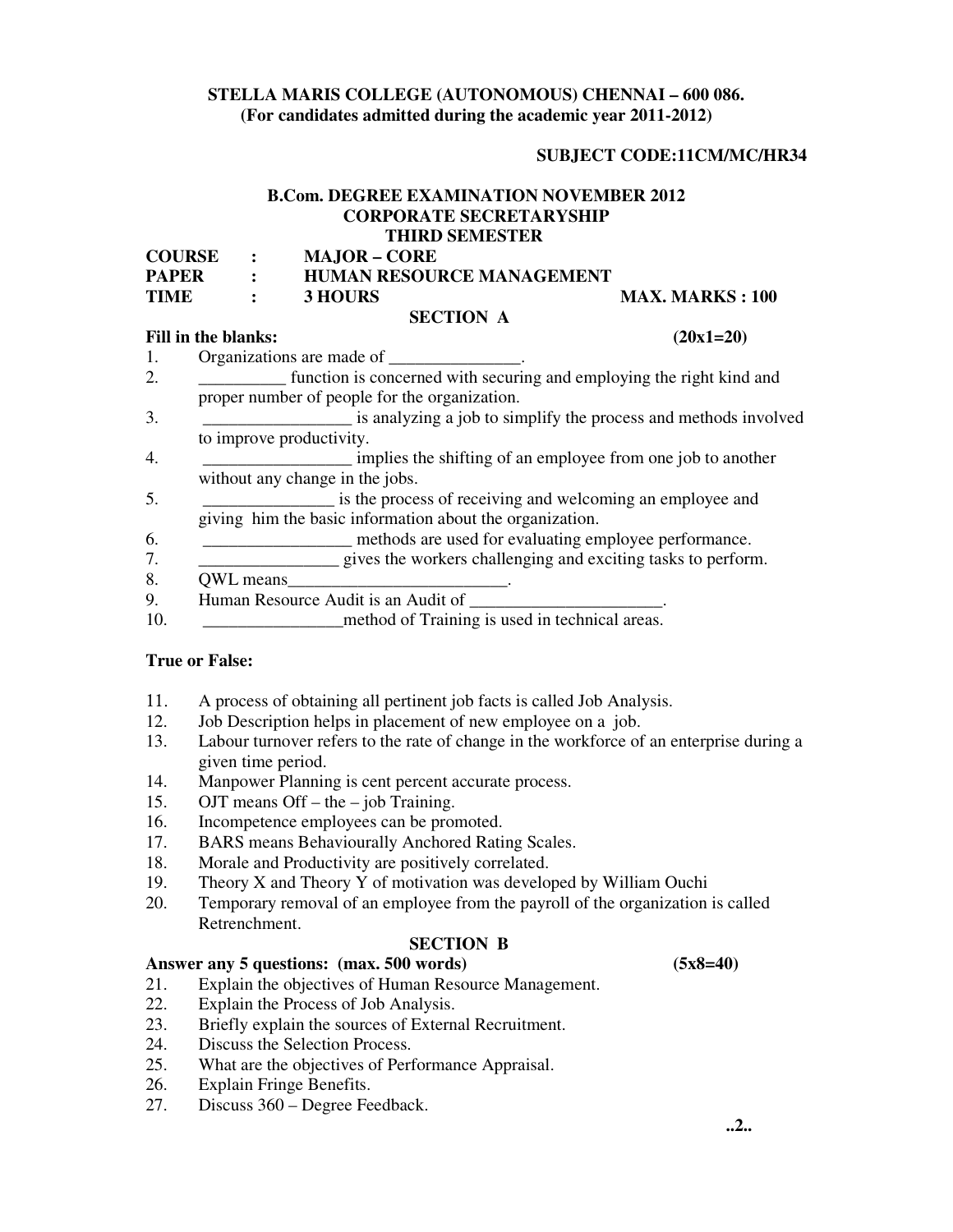#### **SECTION C**

#### **Answer the following: (max. 1200 words) (1x20=20)**

28 Explain the methods of Performance Appraisal.

OR

 Explain the importance of Ethics in Business and in Human Resource Management.

## 29. **Case Study (5x4=20)**

Come appraisal time and one of the most debated aspects of completing the fair-and-square appraisal revolves around what is 'measured' and what is 'achieved'. And the fable of the Bees and The Bee Keepers is a very popular paradigm that often gets quoted at such times. It goes thus:

**The Story:** Once upon a time there were two beekeepers who each had a beehive. The beekeepers worked for a company called Bees Inc. The company's customers loved its honey and demand for the product was increasing. So Bees, Inc. assigned each beekeeper a goal for increased honey production. The beekeepers had different ideas about how to meet their goal and designed different approaches to improve the performance of their hives.

The first beekeeper established a bee performance management approach that measured the number of flowers each bee visited. At considerable cost ot the beekeeper, and extensive measurement system was created to count the flowers each bee visited. He also provided feedback to each bee at mid-season on his individual performance. He also created special awards for the bees who visited the most number of flowers. However, the bees were never told about the hive's goal to produce more honey so that the company could increase honey sales.

The second beekeeper also established a bee performance management approach but this approach communicated to each bee the goal of the hive for increased honey production. The beekeeper and his bees measured two aspects of their performance: the amount of nectar each bee brought back to the hive and the amount of honey the hive produced. The performance of each bee and the hive's overall performance were charted and posted on the hive's overall honey production – the more honey produced, the more recognition each bee would receive.